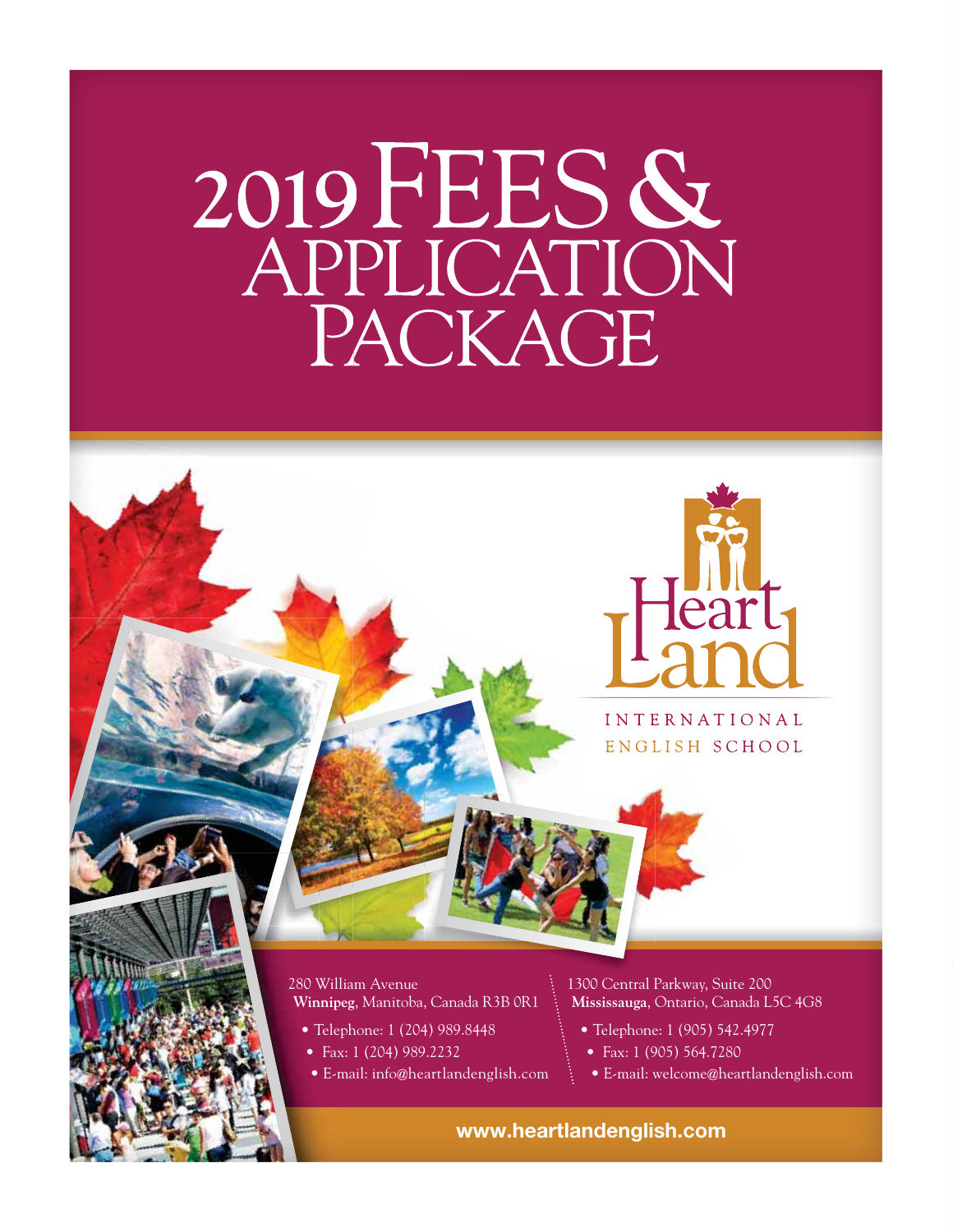## Heartland 2019 Fee Schedule

### **Tuition Fees** *(Canadian Dollars)* **• English Programs** Program Semi-Intensive Intensive Super-Intensive ELTS / Conversation class (Part-Time) (Full-Time) (Full-Time) (Part-Time, Mon-Thurs) Class Hours 9:00am – 12:00pm 9:00am – 3:00pm 9:00am – 5:15pm 3:15pm – 5:15pm Hours per Week 15 hours 25 hours 33 hours 8 hours Week **Prices Per Week** 1-3 weeks \$245 \$310 \$395 \$140 4-24 weeks \$230 \$295 \$370 \$135 25 +weeks \$225 \$285 \$360 \$130 **Super-Intensive** weeks \$310 \$395 \$295 \$370 +weeks \$285 \$360

### **Other Fees**

Application Fee - (Non-refundable): \$100 Textbook \$60 *(Each level requires a new textbook)* Textbook *(Each*

|                                                                    | <b>Homestay Accommodation</b><br><b>Homestay Fees</b> |                |
|--------------------------------------------------------------------|-------------------------------------------------------|----------------|
| Placement Fee (Non-refundable)                                     | \$200                                                 |                |
|                                                                    | Homestay Fee Winnipeg (3 meals/day)                   | \$195/week     |
|                                                                    | Homestay Fee Mississauga (3 meals/day)                | \$215/week     |
| Holiday Rate (To hold room<br>when away from Homestay)             | \$120/week                                            |                |
| Homestay Extra Night                                               | \$35                                                  |                |
|                                                                    |                                                       |                |
|                                                                    | <b>Other Fees</b>                                     |                |
| Airport Pick-up (when staying in<br>a Heartland accommodation)     | <b>FREE</b>                                           |                |
| Airport Pick-up (when NOT staying<br>in a Heartland accommodation) | \$65                                                  |                |
| Student Insurance                                                  | \$2.25/day                                            |                |
| Custodianship Fee<br>(Under 18 and staying in Heartland Homestay)  | \$100                                                 |                |
|                                                                    |                                                       |                |
| <b>Test</b>                                                        | <b>IELTS</b> Test                                     | \$319          |
| <b>Fees</b>                                                        | <b>CAEL</b> Test                                      | \$225          |
|                                                                    | <b>CELPIP Test</b>                                    | \$195 or \$280 |
|                                                                    | <b>TOEIC</b> Test                                     | \$120          |
|                                                                    | \$50                                                  |                |

| <b>Other Fees</b>                                                  |             |  |  |
|--------------------------------------------------------------------|-------------|--|--|
| Airport Pick-up (when staying in<br>a Heartland accommodation)     | <b>FREE</b> |  |  |
| Airport Pick-up (when NOT staying<br>in a Heartland accommodation) | \$65        |  |  |
| Student Insurance                                                  | \$2.25/day  |  |  |
| Custodianship Fee<br>(Under 18 and staying in Heartland Homestay)  |             |  |  |

| <b>Test</b><br><b>Fees</b> | <b>IELTS</b> Test                                                | \$319          |
|----------------------------|------------------------------------------------------------------|----------------|
|                            | <b>CAEL</b> Test                                                 | \$225          |
|                            | <b>CELPIP Test</b>                                               | \$195 or \$280 |
|                            | <b>TOEIC</b> Test                                                | \$120          |
|                            | <b>Online or Challenge Test</b>                                  | \$50           |
|                            | <b>Please Note:</b> Prices are subject to change without notice. |                |

| <b>Student Residence / WINNIPEG</b>                            |             |  |  |
|----------------------------------------------------------------|-------------|--|--|
| <b>Red River College Residence</b>                             |             |  |  |
| Placement Fee (Non-refundable)                                 | \$200       |  |  |
| Security Deposit (Refundable)                                  | \$350       |  |  |
| Accommodation fee<br>(single or double dorm room)<br>Room only | \$682/month |  |  |
| <b>William &amp; Catherine Booth College</b>                   |             |  |  |
| Placement Fee (Non-refundable)                                 |             |  |  |

### **William & Catherine Booth College**

| Placement Fee (Non-refundable)                                                            | \$200       |
|-------------------------------------------------------------------------------------------|-------------|
| Security Deposit (Refundable)                                                             | \$300       |
| Accommodation<br>(Single or double dorm) including<br>mandatory meal plan (10 meals/week) | \$800/month |

### **Student Residence / MISSISSAUGA Residence /**

### **University of Toronto, Mississauga Campus Campus**

*(Based on availability only from May through August)*

| Placement Fee (Non-refundable)   \$200                                                                            |  |
|-------------------------------------------------------------------------------------------------------------------|--|
| Accommodation<br>(Single or double dorm) No Meal Plan   Please check for<br>availability & price<br>Accommodation |  |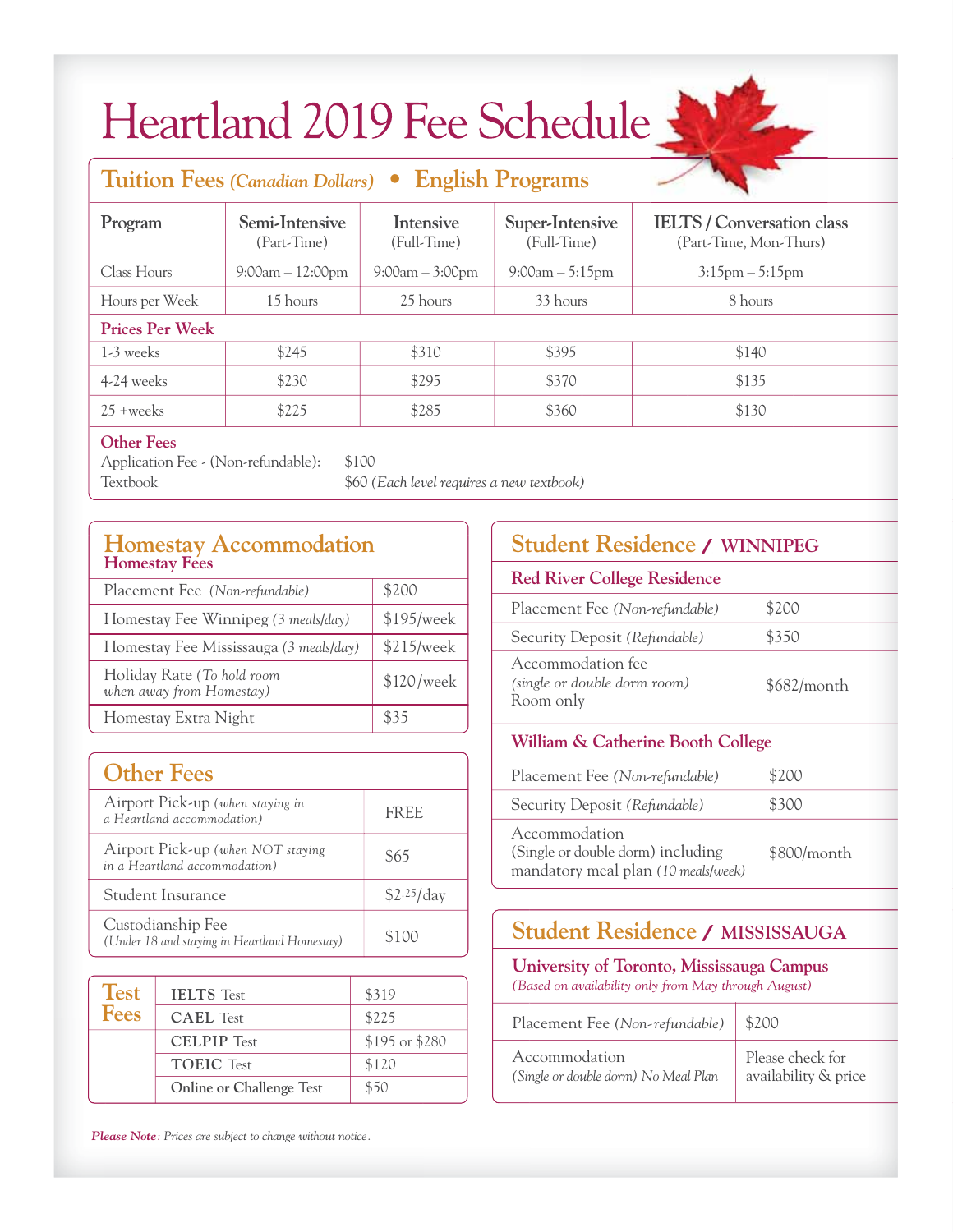### **2019** APPLICATION FORM



**Location you wish to study:** Winnipeg **O** Mississauga **O** 

#### **Student Information**

| Male $\Box$ Female $\Box$ Date of birth (Year/Month/Day)                                                                                                                                                                       |                           |
|--------------------------------------------------------------------------------------------------------------------------------------------------------------------------------------------------------------------------------|---------------------------|
| Address: experience and a series of the series of the series of the series of the series of the series of the                                                                                                                  |                           |
|                                                                                                                                                                                                                                | Post Code: New York Code: |
|                                                                                                                                                                                                                                |                           |
|                                                                                                                                                                                                                                |                           |
| Status in Canada: Student   Visitor   Work   Other   Mother   Nother   Norman   Other   Norman   Work   Visitor   Work   Visitor   Work   Visitor   Visitor   Visitor   Visitor   Visitor   Visitor   Visitor   Visitor   Visi |                           |

#### **Course Information & Fees Study Schedule:**

| Study Schedule:                                                                                                                      |                       |
|--------------------------------------------------------------------------------------------------------------------------------------|-----------------------|
| Semi-Intensive (15 hrs/wk)   Intensive (25 hrs/wk)   Super-Intensive (33 hrs/wk)   IELTS Preparation (8 hrs/wk)   Conversation Class |                       |
| Pathway to College/University ■ Name of College/University                                                                           |                       |
| Start Date (Year/Month/Day)                                                                                                          | Number of Study Weeks |

### **Accommodation Information**

| Accommodation Information                                                                                                              | Please make us aware of any additional special homestay requests |
|----------------------------------------------------------------------------------------------------------------------------------------|------------------------------------------------------------------|
| Booth College Residence<br>Homestay (Full board: 3 meals / day and private room) $\Box$                                                |                                                                  |
| Red River College Residence<br>University of Toronto Mississauga Residence                                                             | I will make my own accommodations $\Box$                         |
| Accommodation Start Date (Year/Month/Day)<br>the control of the control of the control of the control of the control of the control of | Length of Stay:                                                  |
| Do you smoke? (Note: Most families do not allow smoking indoors) Yes $\Box$<br>No                                                      |                                                                  |
| Are you okay living in a home with pets? Yes $\Box$<br>No                                                                              |                                                                  |
| Do you have any food restrictions? Yes $\Box$<br>$\mathsf{No}$ If yes, please specify?                                                 |                                                                  |
| Do you have any medical conditions or allergies? Yes $\Box$<br>$No$ $\Box$<br>If yes, please specify?                                  |                                                                  |
| Are you okay living in a home that is hosting other students? Yes $\Box$ No $\Box$ Are you okay staying in a home with children?       | Yes    <br>No II                                                 |
| What are your hobbies/interests?                                                                                                       |                                                                  |

### **Arrival Information**

|               |  | Do you need airport pick-up? Yes $\Box$ No $\Box$ (Please note airport pick-up is FREE only if you are staying in a Heartland accommodation) |                         |
|---------------|--|----------------------------------------------------------------------------------------------------------------------------------------------|-------------------------|
| Arrival Date: |  | Arrival Time:                                                                                                                                | Airline and Flight No.: |

### **Medical Coverage**

It is mandatory that all students have medical insurance. Insurance can be purchased from Heartland for \$2.25 per day. If insurance is not purchased from Heartland, the student must show proof of medical coverage.

Do you need Medical Insurance from Heartland? Yes  $\Box$  No  $\Box$ 

| If no, please provide your insurance details: Provider: | Policy # | Date of Coverage |
|---------------------------------------------------------|----------|------------------|
|---------------------------------------------------------|----------|------------------|

### **Student Declaration**

I declare that the information I have provided is correct and accurate. I have read and understand all of Heartland's policies.

STUDENT SIGNATURE DATE: DATE: DATE: DATE: DATE: DATE: DATE: DATE: DATE: DATE: DATE: DATE: DATE: DATE: DATE: DATE: DATE: DATE: DATE: DATE: DATE: DATE: DATE: DATE: DATE: DATE: DATE: DATE: DATE: DATE: DATE: DATE: DATE: DATE:

**Scan and Email application** for **Winnipeg** location to info@heartlandenglish.com For **Mississauga** location to welcome@heartlandenglish.com